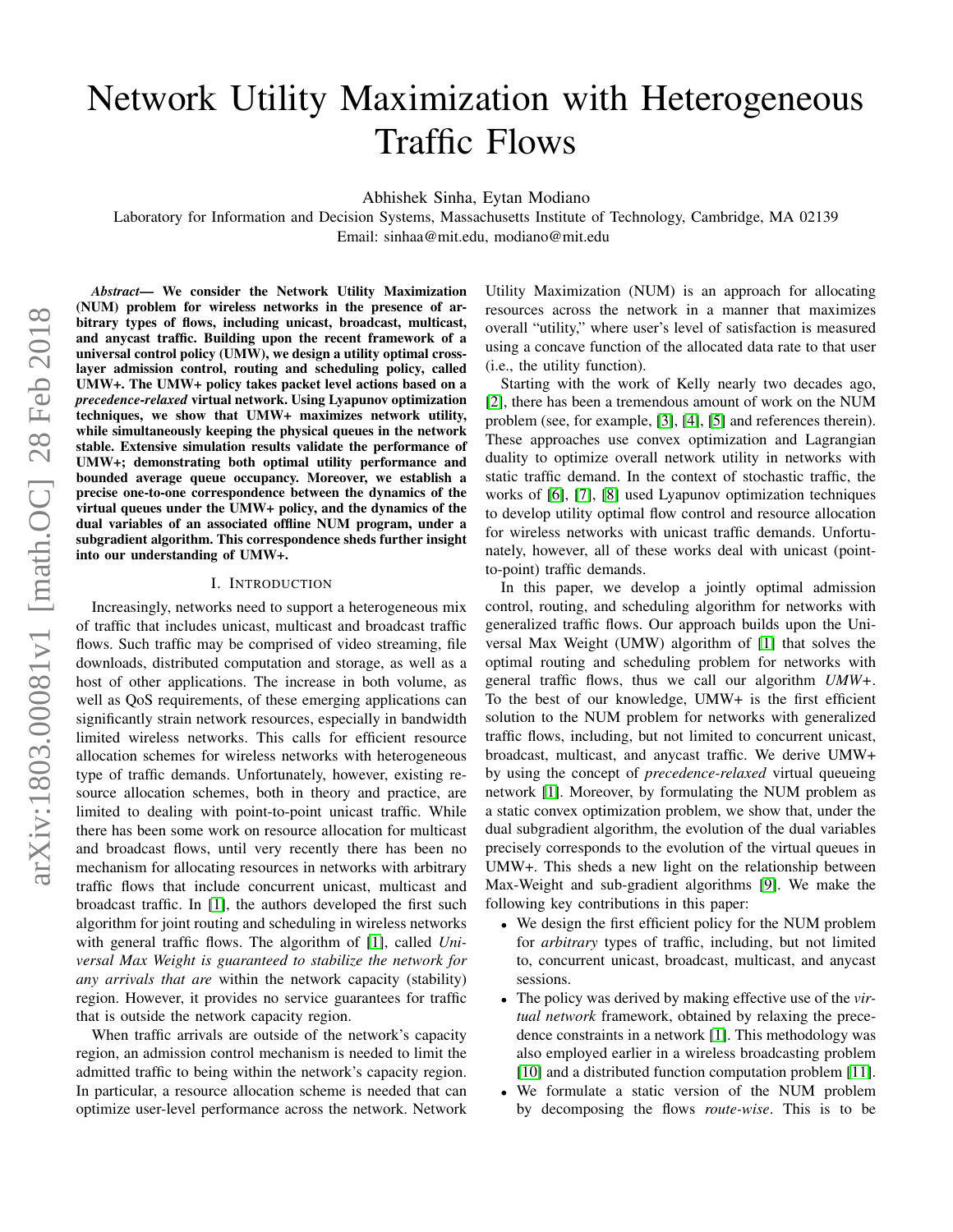contrasted with earlier works on this problem (*e.g.*, [\[4\]](#page-7-3), [\[5\]](#page-7-4)), which use node-based flow conservation, applicable *only* to the unicast flows. We show that, under the dual subgradient algorithm with unit step size, the evolution of the dual variables *exactly* corresponds to the evolution of the virtual queues under the proposed UMW+ policy.

- We explicitly characterize the dual objective function of the above optimization problem in terms of cost of the shortest route for each source and the Fenchel conjugates of the utility function.
- Finally, we validate our theoretical results through extensive numerical simulations.

The rest of the paper is organized as follows: In Section [II,](#page-1-0) we describe the network and traffic model. In Section [III,](#page-1-1) we detail the virtual network framework and derive the UMW+ control policy. In Section [IV,](#page-3-0) we prove the stability of the physical queues under the UMW+ policy. In Section [V,](#page-4-0) we establish the equivalence between the UMW+ policy and the dual subgradient algorithm. In Section [VI,](#page-6-0) we provide simulation results and conclude the paper in Section [VII.](#page-7-11)

## <span id="page-1-0"></span>II. SYSTEM MODEL AND PROBLEM FORMULATION

## *A. System Model*

*Network Model:* Let the topology of a wireless network be given by the graph  $G(V, E)$  - where V is the set of n nodes and  $E$  is the set of  $m$  links. Time is slotted, and at every slot, each wireless link could be in either the ON (1) or, OFF (0) state. The random link state process  $\boldsymbol{\sigma}(t) \in \{0, 1\}^m$ is assumed to be evolving according to a stationary ergodic stochastic process. If at a slot t, link e is ON and is *activated*, it can transmit  $c_e$  packets in that slot <sup>[1](#page-0-0)</sup>.

*Interference Model:* Due to the wireless inter-channel interference, not all links can be activated at a slot simultaneously. The set of all interference-free links, which may be activated together in a slot, is given by  $M \subseteq 2^E$ . As an example, in the case of *primary* interference constraints, the set M consists of the set of all *Matchings* in the graph. On the other hand, in an interference-free wired network, the set M consists of the set of all subsets of links.

*Traffic and Utility Model:* External packets from different traffic *classes* are admitted to the network by an admission controller A. The set of all possible classes of traffic is denoted by K. A traffic class  $k \in \mathcal{K}$  is associated with the following two attributes - (1) type of the traffic (*e.g.*, unicast, broadcast, multicast or anycast), and (2) a monotone increasing strictly concave Utility function  $U_{(k)} : \mathbb{R}_+ \to \mathbb{R}_+$ . Let  $\mathcal{T}^k$  denote the set of all possible routes for routing packets from class  $k$  in the graph  $G$ . As an example, for a unicast class  $k$  with source node s and destination node t, the set  $\mathcal{T}^k$  consists of the set of all  $s-t$  paths in the graph. Similarly, for a broadcast class, the set of all routes is given by the set of all spanning trees in the graph. We consider an *infinitely backlogged* traffic model, where the admission controller  $A$  has potentially an unlimited number of packets from each class available for admission.

<span id="page-1-3"></span>An admissible policy  $\pi$  consists of the following three modules: (1) an admission controller A, (2) a routing module  $\mathcal{R}$ , and  $(3)$  a link scheduler module S. The admission controller determines the number of external packets to be admitted to the network from each class in each slot. We assume that, due to physical constraints (power, capacity limitations etc.), at most  $A_{\text{max}}$  number of packets may be feasibly admitted from any class per slot  $2$ . The routing module routes the admitted packets according to the type of flow they belong to, and the link scheduler activates a subset of interference-free links from the set  $M$  in every slot. The set of all admissible policies is denoted by Π.

## *C. The Network Utility Maximization (NUM) Problem*

The Network Utility Maximization problem seeks to find an admissible policy  $\pi \in \Pi$ , which maximizes the sum utility of all classes, while keeping the queues in the network *stable* [3](#page-0-0) . Formally, let the random variable  $R_k^{\pi}(T)$  denote the number of packets received in common by the destination(s) of class  $k$ up to time T under the action of an admissible policy  $\pi$ . Also, denote the random queue length of packets waiting to cross the edge *e* under the policy  $\pi$  by  $Q_e^{\pi}(T)$ . Then the NUM problem seeks to find a policy  $\pi^* \in \Pi$ , which solves the following problem:

<span id="page-1-4"></span>
$$
\max_{\pi \in \Pi} \mathbb{E} \sum_{k} U_k(r_k) \tag{1}
$$

Subject to,

<span id="page-1-2"></span>
$$
\lim_{T \to \infty} \frac{R_k^{\pi}(T)}{T} = r_k, \ \forall k \in \mathcal{K}, \ \text{w.p. 1.,}
$$
 (2)

$$
\lim_{T \to \infty} \frac{1}{T} \sum_{e \in E} Q_e^{\pi}(T) = 0, \text{ w.p. 1.,}
$$
 (3)

where the expectation and the almost sure limits are taken over the randomness of the network configurations  $\sigma(t)$  and possible randomness in the policy. In the following, we will drop the superscript  $\pi$  from the random variables when the driving policy  $\pi$  is clear from the context.

## III. THE VIRTUAL NETWORK FRAMEWORK

<span id="page-1-1"></span>In this section, we describe a *virtual network* framework, obtained by relaxing the natural precedence constraints associated with a multi-hop network. Our goal in this section is to design a utility-optimal stabilizing control policy for the simpler *virtual queueing system*. Section [IV](#page-3-0) shows that when the same policy is used in the actual physical network, the physical queues are also stable. The virtual network methodology in a similar context was first introduced in [\[1\]](#page-7-0). Consider an admissible policy  $\pi$ , which admits  $A^{k}(t)$  packets from class k, and activates the links  $\mu(t) \in \{0,1\}^m$  at slot

<sup>&</sup>lt;sup>1</sup>A link does not transmit any packet if it is OFF.

<sup>&</sup>lt;sup>2</sup>Taking  $A_{\text{max}} \equiv \sum_{e} c_e$  yields the same optimal utility obtained without this constraint.

 $3$ Throughout the paper, by stability, we will mean almost sure rate stability, defined in Eqn. [\(3\)](#page-1-2).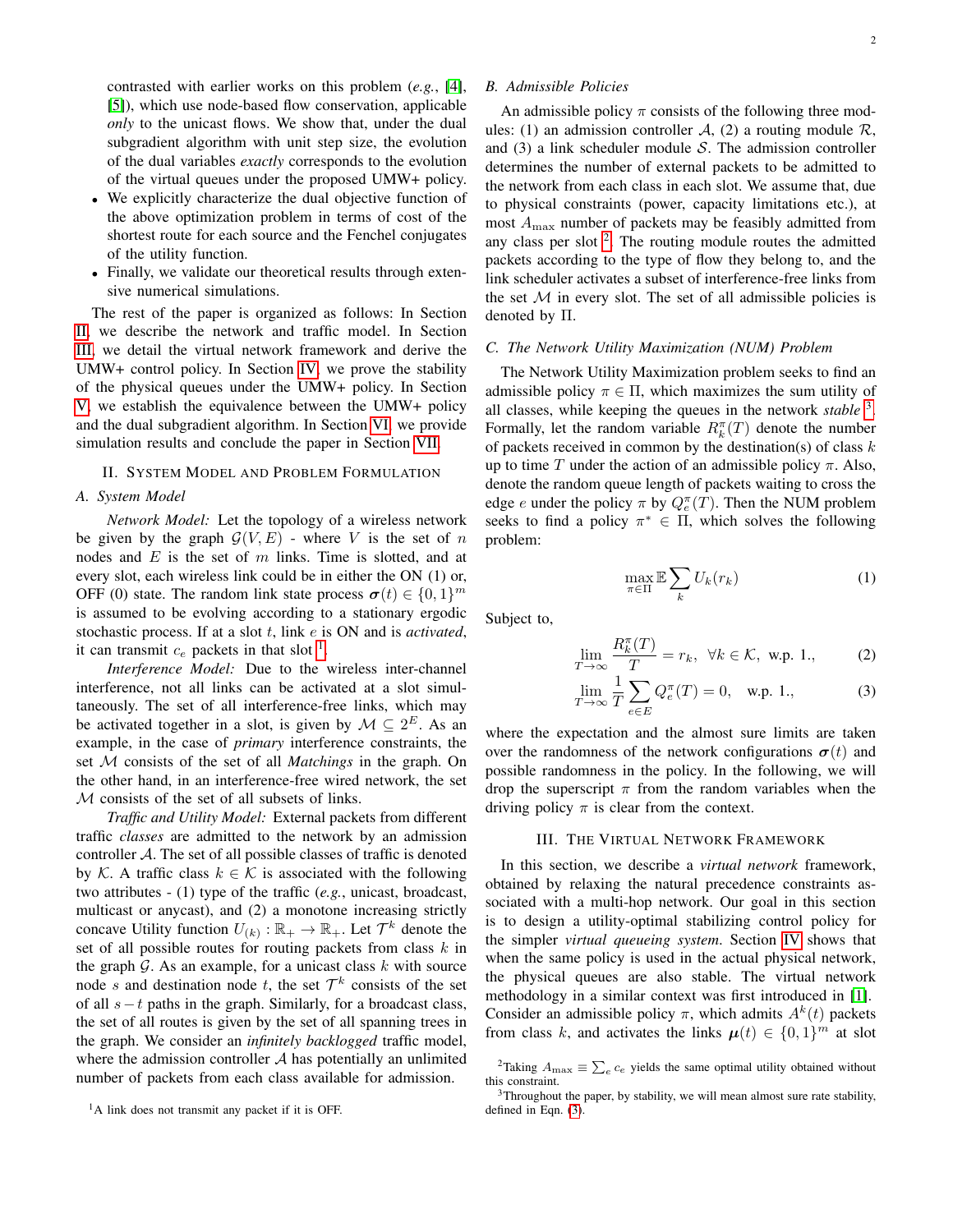t. Taking the random wireless link states into account, the service rate for the virtual queue  $\tilde{Q}_e$  is  $\mu_e(t)c_e\sigma_e(t)$  packets per slot. Since the virtual network is precedence-relaxed, all admitted packets *immediately* enter all virtual queues on the selected route, i.e., unlike the physical network, arrivals to a virtual queue need not wait to cross the intermediate links [\[1\]](#page-7-0). Thus, the virtual queues  $\dot{Q}(t)$  evolve as

<span id="page-2-0"></span>
$$
\tilde{Q}_e(t+1) = \left(\tilde{Q}_e(t) + \tilde{A}_e(t) - \mu_e(t)c_e\sigma_e(t)\right)^+ \quad \forall e \in E, \tag{4}
$$

where  $\tilde{A}_e(t)$  is the total number of (controlled) arrival of packets to the virtual queue  $\tilde{Q}_e$  at slot t. Clearly,  $\tilde{A}_e(t)$ depends on the routes selected by the routing module  $R$ , i.e.,

$$
\tilde{A}_e(t) = \sum_k A^k(t) \mathbb{1}(e \in T^k(t)).\tag{5}
$$

In order to design a utility-optimal stabilizing control policy for the virtual queues, we use the *drift-plus-penalty* framework of [\[12\]](#page-7-12). Consider the following Lyapunov function, which is quadratic in the virtual queue lengths (as opposed to the usual physical queue lengths [\[12\]](#page-7-12))

$$
L(\tilde{Q}(t)) = \sum_{e} \tilde{Q}_e^2(t).
$$
 (6)

The one-slot conditional drift of  $L(\tilde{Q}(t))$  under the action of a control policy  $\pi$  is given as follows

<span id="page-2-1"></span>
$$
\Delta(\tilde{\mathbf{Q}}(t), \sigma(t)) \equiv \mathbb{E}\bigg(L(\tilde{\mathbf{Q}}(t+1)) - L(\tilde{\mathbf{Q}}(t))|\tilde{\mathbf{Q}}(t), \sigma(t)\bigg)
$$
\n
$$
\stackrel{(a)}{\leq} \mathbb{E}\bigg(\sum_{e} \big(\tilde{A}_e^2(t) + c_e^2
$$
\n
$$
+2\tilde{Q}_e(t)(\tilde{A}_e(t) - \mu_e(t)c_e\sigma_e(t))\big)|\tilde{\mathbf{Q}}(t), \sigma(t)\bigg)
$$
\n
$$
= B + 2\mathbb{E}\bigg(\sum_{e} \tilde{Q}_e(t) \sum_{k} \big(A^k(t)\mathbb{1}(e \in T^k(t))\big)|\tilde{\mathbf{Q}}(t),
$$
\n
$$
\sigma(t)\bigg) - 2\mathbb{E}\bigg(\sum_{e} \tilde{Q}_e(t)\mu_e(t)c_e\sigma_e(t)|\tilde{\mathbf{Q}}(t), \sigma(t)\bigg)
$$
\n
$$
\stackrel{(b)}{=} B + 2\mathbb{E}\bigg(\sum_{k} A^k(t)\big(\sum_{e} \tilde{Q}_e(t)\mathbb{1}(e \in T^k(t))\big)|\tilde{\mathbf{Q}}(t),
$$
\n
$$
\sigma(t)\bigg) - 2\mathbb{E}\bigg(\sum_{e} \tilde{Q}_e(t)\mu_e(t)c_e\sigma_e(t)|\tilde{\mathbf{Q}}(t), \sigma(t)\bigg), \qquad (7)
$$

where the inequality (a) is obtained by using the virtual queue dynamics in Eqn. [\(4\)](#page-2-0), the equality (b) is obtained by interchanging the order of summation in the first term,  $B$  is a finite constant, upper bounded by  $kmA<sub>max</sub><sup>2</sup> + mc<sub>max</sub><sup>2</sup>$ , where  $A_{\text{max}}$  is the maximum number of external admissions per slot per class (defined in Section [II-B\)](#page-1-3) and  $c_{\text{max}} \stackrel{\text{def}}{=} \max_{e \in E} c_e$ .

Moreover, admission of  $A^k(t)$  packets from class k in slot t yields a "one-slot utility" of  $U_k(A^k(t))$  for class k. Following the *"Drift-Plus-Penalty"* framework of [\[12\]](#page-7-12), we consider a cross-layer admission control, routing and link scheduling policy, which is obtained by minimizing the objective function (∗) given at the bottom of this page, over all admissible controls  $(A(t), T(t), \mu(t))$  per slot. For the objective  $(*)$ , we have substituted the upper bound of the drift  $\Delta(\mathbf{Q}(t), \boldsymbol{\sigma}(t))$ from Eqn. [\(7\)](#page-2-1) (without the constant B), and V is taken to be a fixed positive constant. This yields the following joint routing, admission control, and link scheduling policy  $\pi^*$ , which we call *Universal Max-Weight Plus* (UMW+):

**1. Routing**  $(R)$ : The routing policy follows by minimizing the term (a) of the objective (∗). Consider a weighted graph  $\tilde{G}$ , where each edge e is weighted by the corresponding virtual queue length  $\tilde{Q}_e(t)$ . Under the policy  $\pi^*$ , all admitted packets from class  $k \in \mathcal{K}$  (refer to  $A$  in Part (2) below) are assigned a route corresponding to the shortest route  $T^k(t) \in \mathcal{T}^k$  in  $\tilde{\mathcal{G}}$ . In particular,

- For a unicast  $s-t$  flow,  $T^k(t)$  is the weighted shortest  $s - t$  path in  $\mathcal{G}$ .
- For a broadcast flow originating from the node  $r$ ,  $T<sup>k</sup>(t)$  is the Minimum Weight Spanning Tree (MST) in the weighted graph  $\mathcal{G}$ .
- For a multicast flow,  $T^k(t)$  is the corresponding Steiner tree in the weighted graph  $\tilde{G}$ .
- For an anycast flow [\[13\]](#page-7-13),  $T^k(t)$  is the weighted shortest path from the source to *any* of the given destinations.

Denote the cost of the weighted shortest route corresponding to class k obtained above by  $C^k(t)$ , i.e.,

<span id="page-2-2"></span>
$$
C^{k}(t) = \min_{T^{k} \in \mathcal{T}^{k}} \sum_{e} \tilde{Q}_{e}(t) \mathbb{1}(e \in T^{k})
$$
 (8)

2. Admission Control  $(A)$ : The admission control policy follows by jointly considering the terms (a) and (c) of the per-slot objective function (∗). The UMW+ policy admits  $A^k(t)$  packets from class  $k \in \mathcal{K}$  in slot t, where  $A^{k}(t)$  is obtained by the solution to the following one dimensional convex optimization problem:

$$
A^{k}(t) = \underset{0 \le x \le A_{\text{max}}}{\arg \min} (C_{k}(t)x - VU_{k}(x)) \tag{9}
$$

**OBJ.** = 
$$
2\mathbb{E}\left(\sum_{k} A^{k}(t)\left(\sum_{e} \tilde{Q}_{e}(t)\mathbb{1}(e \in T^{k}(t))\right)|\tilde{Q}(t), \sigma(t)\right) - 2\mathbb{E}\left(\sum_{e} \tilde{Q}_{e}(t)\mu_{e}(t)c_{e}\sigma_{e}(t)|\tilde{Q}(t), \sigma(t)\right) - 2V\sum_{k} U_{k}(A^{k}(t)), (*)
$$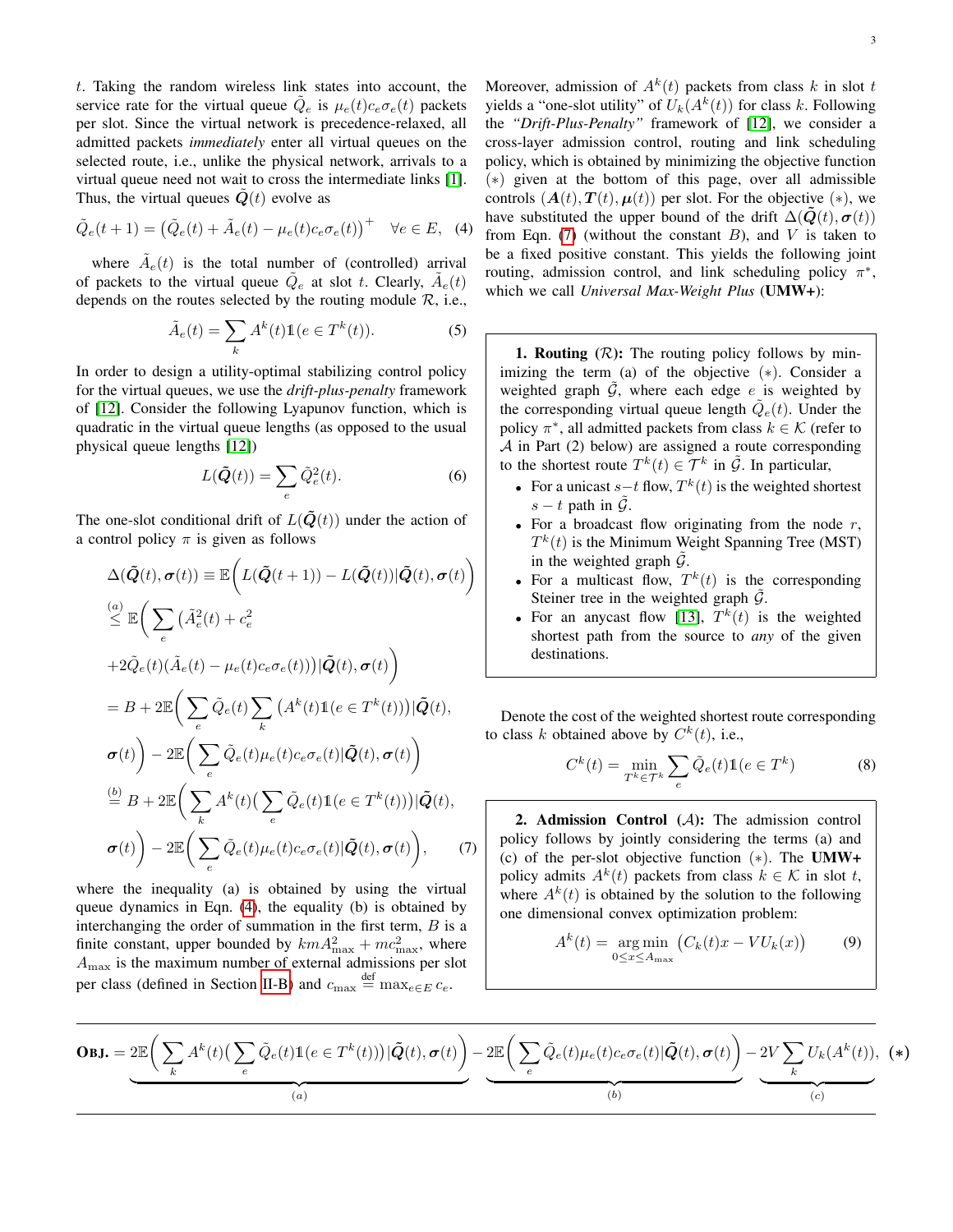In the case of differentiable utility functions  $U_k(\cdot)$ , the number of packets  $A^k(t)$  admitted may be obtained in closed form as follows:

<span id="page-3-6"></span>
$$
A^{k}(t) = [U_{k}^{\prime -1}(C_{k}(t)/V)]_{0}^{A_{\max}}, \qquad (10)
$$

where  $[\cdot]_a^b$  denotes projection onto the interval  $[a, b]$ .

3. Link Scheduling  $(S)$ : The drift-minimizing link scheduling policy is obtained by minimizing the term (b) of the per-slot objective function (∗). Consider the weighted graph  $G$ , where the link e of the graph  $G$  is given a weight of  $c_e\tilde{Q}_e(t)$ , if it is ON in slot t (i.e.  $\sigma_e(t) = 1$ ), and 0, otherwise. Then the link scheduler  $S$  activates the set of ON links which maximizes the total weight among the set of all interference-free links M, i.e.,

<span id="page-3-1"></span>
$$
\boldsymbol{\mu}^*(t) \in \arg\max_{\boldsymbol{\mu} \in \mathcal{M}} \sum_{e} \tilde{Q}_e(t) c_e \mu_e \sigma_e(t). \qquad (11)
$$

In the special case of primary interference constraints, where the set M consists of the set of all *Matchings* of the graph, the problem [\(11\)](#page-3-1) corresponds to the Maximum-Weighted Matching problem, which can be solved efficiently even in a distributed fashion [\[14\]](#page-7-14).

Our main result in this section is Theorem [1,](#page-3-2) which claims that under the UMW+ control policy described above, the virtual queues are stable and the average expected utility obtained is arbitrarily close to the optimal utility.

<span id="page-3-2"></span>Theorem 1. *Let* U <sup>∗</sup> *be the optimal utility for the NUM problem given in Eqn.* [\(1\)](#page-1-4)*. Then, under the action of the UMW+ control policy, (a) the virtual queues are rate stable (in the sense of Eqn.*[\(3\)](#page-1-2)*), and (b) the utility achieved is at least*  $U^* - \mathcal{O}(\frac{1}{V})$ *, for any*  $V > 0$ *.* 

*Proof.* See the Appendix (Section VIII).

An alternative treatment of Utility Optimality and Stability of the Virtual Queues under the UMW+ policy will be given in Section [V,](#page-4-0) where we relate the virtual queue evolution to the subgradient descents of an appropriately defined dual optimization problem. This sheds new and fundamental insights in the construction and operation of the virtual queues.

## IV. CONTROL OF THE PHYSICAL NETWORK

<span id="page-3-0"></span>In the physical network, *the same* admission control, routing and link scheduling policy are used as in the virtual network of Section [III.](#page-1-1) Hence, the same number of packets are admitted at each slot from each class to the virtual and the physical network. As a result, the utility achieved in these two networks are the same, however, their queueing evolutions are different. In this Section, we establish the stability of the physical

queues, which, unlike the virtual queues, are subjected to the usual precedence constraint of a multi-hop network.

## *A. Packet arrivals to the Physical Queues*

To connect the arrivals of packets in the virtual and the physical network, observe that since the routes are fixed at the sources, the total number of physical packets  $A_e(t_1, t_2)$ admitted to the physical network in any time interval  $(t_1, t_2]$ , that *will cross edge* e *in future*, is the same as the number of virtual packets arrivals  $\tilde{A}_e(t_1, t_2)$  to the corresponding virtual queue  $\tilde{Q}_e$ . Let the total service allocated to serve the virtual queue (resp. physical queue) in the time interval  $(t_1, t_2]$  be denoted by  $\tilde{S}_e(t_1, t_2)$  (resp.  $S_e(t_1, t_2)$ ). Using the Skorokhod map [\[15\]](#page-7-15) for the virtual queue iterations [\(4\)](#page-2-0), we have

<span id="page-3-3"></span>
$$
\tilde{Q}_e(t) = \sup_{0 \le t_1 \le t} \left( \tilde{A}_e(t_1, t) - \tilde{S}_e(t_1, t) \right). \tag{12}
$$

However, as noted above, we have

<span id="page-3-4"></span>
$$
A_e(t_1, t_2) = \tilde{A}_e(t_1, t_2), S_e(t_1, t_2) = \tilde{S}_e(t_1, t_2).
$$
 (13)

Hence, using Theorem [\(1\)](#page-3-2) for the stability of the virtual queues and combining it with Eqns [\(12\)](#page-3-3) and [\(13\)](#page-3-4), we have

<span id="page-3-5"></span>
$$
A_e(t_1, t) \le S_e(t_1, t) + M(t), \forall t_1 < t, a.s., \tag{14}
$$

where  $M(t) = o(t)$ .

 $\Box$ 

## *B. Stability of The Physical Queues*

Note that, Theorem [1](#page-3-2) establishes the stability of the *virtual queues* under the action of the UMW+ policy. To prove the optimality of this policy in the NUM setting of Eqn. [\(1\)](#page-1-4), we need to establish the stability of the physical queues  ${Q(t)}_{t>1}$ . This is a non-trivial task because, unlike the virtual queues, the dynamics of the physical queues is subject to the precedence constraints, and regulated by the *packet scheduling policy* employed in the physical network. A packet scheduling policy is a rule which resolves the contention when multiple packets want to cross the same edge at the same slot. The most common examples of packet scheduling policies include First In First Out (FIFO), Last In First Out (LIFO) disciplines etc. Following our earlier work [\[1\]](#page-7-0), we consider a simple packet scheduling policy called the Extended Nearest to Origin (ENTO) policy:

Definition 1 (Extended Nearest to Origin policy). *The ENTO policy prioritizes packets according to the decreasing order of their current distances (measured in hop-lengths) from their respective sources.*

For example, if there are two packets  $p_1$  and  $p_2$ , which have traversed, say, 10 and 20 hops respectively from their sources, and wish to cross the same active edge  $e$  (with a unit capacity per slot) in the same slot, the ENTO policy prioritizes the packet  $p_1$  over  $p_2$  to cross the edge e.

Using ideas from adversarial queueing theory [\[16\]](#page-7-16), it is shown in [\[1\]](#page-7-0) (Theorem 3) that, under the ENTO packet scheduling policy, the almost sure packet arrival bound [\(14\)](#page-3-5) also implies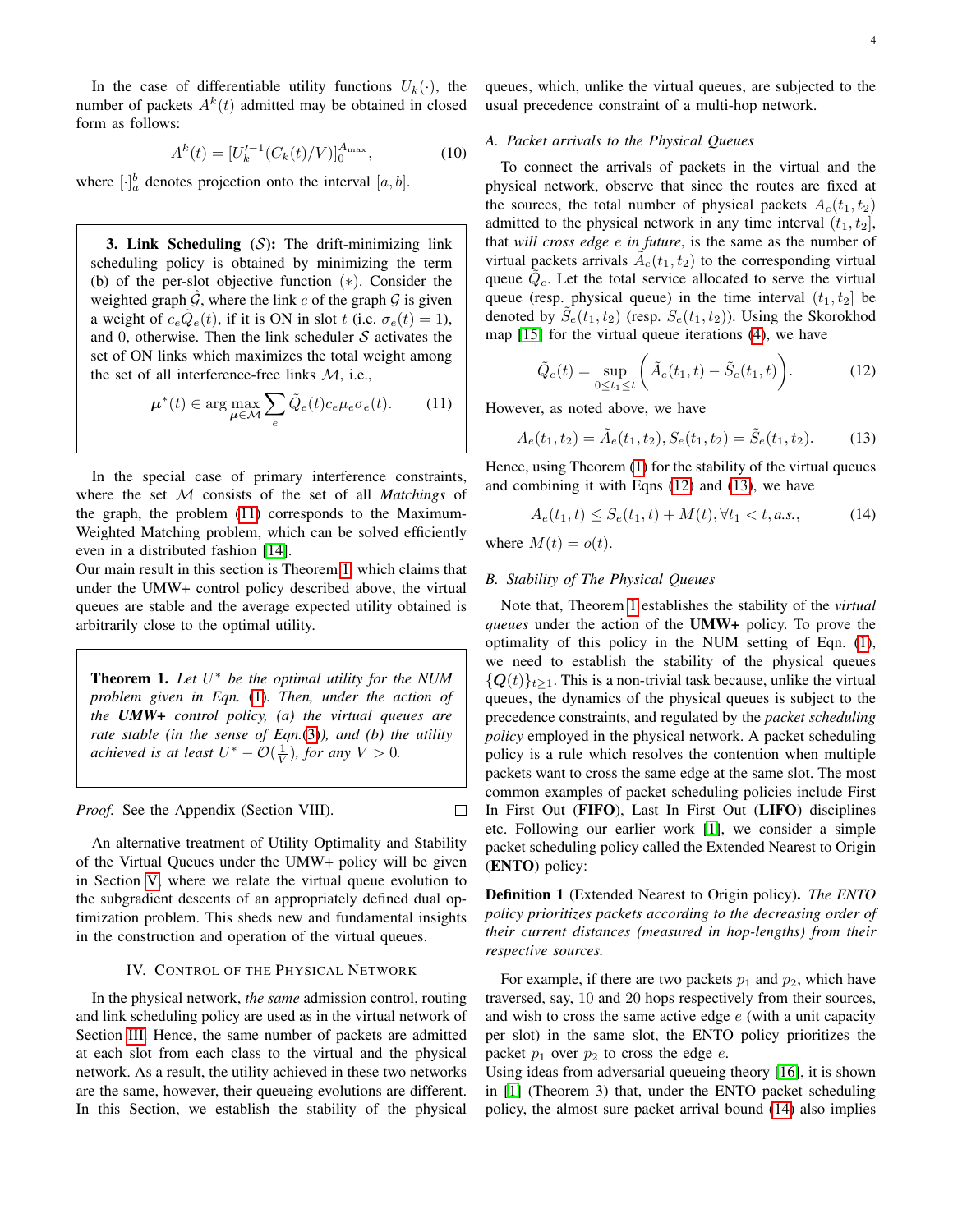the rate stability of the physical queues. Combining this result with Theorem [1,](#page-3-2) we conclude the following:

<span id="page-4-1"></span>Theorem 2 (Stability of the Physical Queues). *Under the action of the UMW+ control policy, the physical queues are rate stable, i.e.,*

$$
\lim_{T \to \infty} \frac{1}{T} \sum_{e \in E} Q_e(T) = 0, \quad \text{w.p. 1.}
$$

The proof of Theorem [2](#page-4-1) follows directly from the proof of Theorem 3 of [\[1\]](#page-7-0) and uses the bound [\(14\)](#page-3-5) as a starting point. Combining Theorem [1](#page-3-2) with Theorem [2,](#page-4-1) we conclude that the proposed UMW+ policy is a utility optimal stabilizing control policy, which solves the NUM problem efficiently. This concludes the first half of the paper.

## <span id="page-4-0"></span>V. A DUAL PERSPECTIVE ON THE VIRTUAL QUEUE DYNAMICS

In this Section, we consider the dual of an offline version of the NUM problem in a static wired network setting (no interference constraints). We give an alternative derivation of the UMW+ policy from an optimization theory perspective, which sheds further insight into the structure of the optimal policy. Our motivation in this section is similar to [\[5\]](#page-7-4), [\[7\]](#page-7-6), which give similar development for the Backpressure policy [\[17\]](#page-7-17). The dual problem is also of sufficient theoretical and practical interest, as the powerful machinery of convex optimization may be used to derive alternative efficient algorithms for solving the dual problem, which may then be translated to other dynamic policies (apart from the UMW+) for solving the NUM problem.

As in the previous section, the topological structure of a route depends on the type of flow - *e.g.*, a route is a path for unicast and anycast flows, a spanning tree for broadcast flows, a Steiner tree for multicast flows etc.

Fix a strictly positive constant  $V$ . Our goal is to solve the following utility maximization problem  $P$ :

Problem 
$$
\mathcal{P}
$$
: max  $V \sum_{k} U_{k}(r_{k})$  (15)

Subject to,

<span id="page-4-3"></span><span id="page-4-2"></span>
$$
r_k = \sum_{p \in \mathcal{T}_k} f_p, \quad \forall k \in \mathcal{K}.
$$
 (16)

$$
\sum_{p:e \in p} f_p \le c_e, \quad \forall e \in E. \tag{17}
$$

$$
f \geq 0. \tag{18}
$$

The objective  $(15)$  denotes the total utility, scaled by V. The constraint [\(16\)](#page-4-3) is obtained by decomposing the total incoming flow  $r_k$  to a class k into all available routes, where the variable

 $f_p$  corresponds to the amount of flow carried by the route  $p \in$  $\mathcal{T}^k$ . The constraint [\(17\)](#page-4-3) corresponds to the capacity of edge  $e$ , and the constraint [\(18\)](#page-4-3) corresponds to the non-negativity property of the flow variables.

In the special case of the NUM problem dealing exclusively with the unicast flows, the flow decomposition constraint [\(16\)](#page-4-3) is usually replaced with the *flow conservation* constraints at the nodes, which leads to the Backpressure policy [\[5\]](#page-7-4). In contrast, we formulate the NUM problem with the flow decomposition constraint, since flow, in general, is not conserved at the nodes due to packet replications (as in broadcast and multicast flows).

## *A. The Dual Problem* P ∗

The problem  $P$  is a concave maximization problem with linear constraints. To obtain its dual problem, we relax the capacity constraints [\(17\)](#page-4-3) by associating a non-negative dual variable  $q_e$  with the constraint corresponding to the edge  $e$ . We choose *not to relax* the flow decomposition constraints [\(16\)](#page-4-3) and the non-negativity constraints  $(18)^4$  $(18)^4$  $(18)^4$ . This yields the following partial Lagrangian:

<span id="page-4-5"></span>
$$
L(\mathbf{r}, \mathbf{f}, \mathbf{q}) = V \sum_{k} U_k(r_k) + \sum_{e} q_e (c_e - \sum_{p: e \in p} f_p), \quad (19)
$$

leading to the following dual objective function  $D(q)$ :

<span id="page-4-4"></span>
$$
D(q) := \max_{\boldsymbol{r}, \boldsymbol{f} \ge 0} L(\boldsymbol{r}, \boldsymbol{f}, \boldsymbol{q}), \tag{20}
$$

Subject to,

<span id="page-4-7"></span>
$$
r_k = \sum_{p \in \mathcal{T}_k} f_p, \quad \forall k \in \mathcal{K}.
$$
 (21)

By strong duality [\[18\]](#page-7-18), the problem  $P$  is equivalent to the following dual problem:

<span id="page-4-9"></span>Problem 
$$
\mathcal{P}^*
$$
:  $\min_{\mathbf{q} \ge \mathbf{0}} D(\mathbf{q}).$  (22)

We next establish a simple lemma which will be useful for our subsequent development.

<span id="page-4-8"></span>**Lemma 1.** For any fixed  $q \geq 0, r \geq 0$ , an optimal *solution to the problem* [\(20\)](#page-4-4) *is obtained by routing the entire flow* r<sup>k</sup> *from each class* k *along a weighted shortest route*  $p_k^* \in \mathcal{T}^k$ , weighted by the corresponding dual *variables* q*.*

Proof: Exchanging the order of summation in the last term of the Lagrangian in Eqn. [\(19\)](#page-4-5), we have

<span id="page-4-6"></span>
$$
L(\mathbf{r}, \mathbf{f}, \mathbf{q}) = V \sum_{k} U_k(r_k) + \sum_{e} q_e c_e - \sum_{p} f_p \left( \sum_{e: e \in p} q_e \right).
$$
\n(23)

<sup>4</sup>Relaxation of these constraints yields a different dual problem.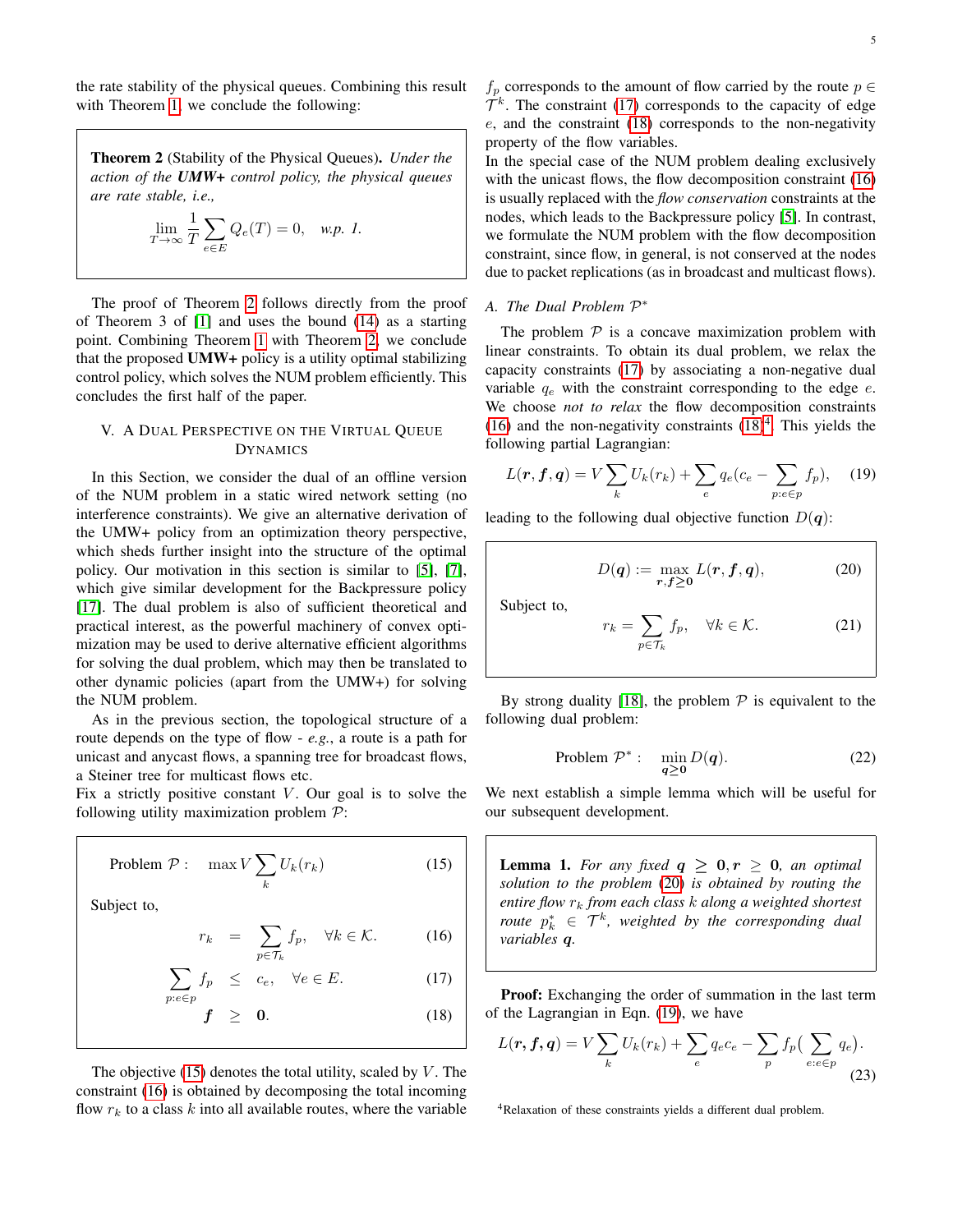Define  $c_p(\boldsymbol{q}) \equiv \sum_{e: e \in p} q_e$  to be the cost of the route p where each edge e is weighted by the dual variable  $q_e$ ,  $\forall e \in E$ . Hence, from the last term of the above expression [\(23\)](#page-4-6) and the flow decomposition constraint [\(21\)](#page-4-7), it immediately follows that the objective [\(20\)](#page-4-4) is maximized by routing the entire incoming flow  $r_k$  along a weighted shortest route  $p_k^* \in \mathcal{T}_k$  corresponding to class  $k$ . In other words, for any class  $k$ ,

$$
f_p^* = \begin{cases} r_k, & \text{if } p = p_k^* \\ 0, & \text{if } p \in \mathcal{T}^k \text{ and } p \neq p_k^*, \end{cases}
$$

where  $p_k^* = \arg \min_{p \in \mathcal{T}^k} c_p(q)$  (ties are broken arbitrarily).

Define  $c_k^*(q)$  to be the cost of the shortest route corresponding to class k, i.e.,  $c_k^*(q) = \min_{p \in \mathcal{T}^k} c_p(q)$ . Since,  $c_k^*(q)$  is defined to be the point wise minimum of several linear functions, it is a concave function of  $q$  [\[18\]](#page-7-18). For several important traffic classes (*e.g.,* unicast, broadcast, anycast) there are standard combinatorial algorithms for efficiently computing  $c_k^*(q)$  (*e.g.* Weighted Shortest Path, Minimum Weight Spanning Tree etc.).

With an optimal setting of the flow variables  $f$  resolved by Lemma [\(1\)](#page-4-8), Eqn. [\(23\)](#page-4-6) implies that the computation of the dual objective function [\(20\)](#page-4-4) reduces to optimizing the traffic admission rates  $r_k$  for each class k as follows:

<span id="page-5-3"></span>
$$
r_k^*(\mathbf{q}) = \arg\max_{r_k \ge 0} \left( V U_k(r_k) - r_k c_k^*(\mathbf{q}) \right) \tag{24}
$$

Due to strict concavity of the utility functions  $U_k(\cdot)$ , the optimal solution to the problem [\(20\)](#page-4-4) is obtained by setting the opulhal solution to the problem (20) is obtained by setting the  $\left\{$  derivative of the objective with respect to the variable  $r_k$  to  $\left\{$ zero, which yields

<span id="page-5-0"></span>
$$
r_k^*(q) = \left( U_k'^{-1} (c_k^*(q)/V) \right)^+, \tag{25}
$$

where we project  $r_k$  on the set of non-negative real numbers due to non-negativity constraints of the rates. Substituting Eqn. [\(25\)](#page-5-0) into Eqn. [\(20\)](#page-4-4), we obtain an implicit expression of the dual objective function  $D(q)$ . In the following, we derive an explicit expression of the dual function in terms of the Fenchel conjugate of the utility functions [\[18\]](#page-7-18).

#### *B. Derivation of the Dual Objective Function*

Substituting the value of  $r_k^*(q)$  into the Lagrangian [\(19\)](#page-4-5) and noting that  $f_p^* = r_k^*(q)$  only along the corresponding shortest route and is zero otherwise, we have

<span id="page-5-1"></span>
$$
D(q) = V \sum_{k} \left( U_{k}(r_{k}^{*}(q)) - r_{k}^{*}(q) \frac{c_{k}^{*}(q)}{V} \right) + \sum_{e} q_{e} c_{e}. \tag{26}
$$

The above expression may also be written in terms of the Fenchel's conjugate [\[18\]](#page-7-18) of the utility functions. For this, we recall the definition of the Fenchel conjugate  $f^{\dagger}$  of (an extended real-valued) function  $f$ :

$$
f^{\dagger}(z) = \sup_{x \in \text{dom}(f)} \left( x^T z - f(x) \right) \tag{27}
$$

Now, let the function  $U_k^{\dagger}$  :  $\mathbb{R} \to \mathbb{R}$  denote the Fenchel conjugate of the function  $-U_k(\cdot)$ , which, by our assumption, is a strictly convex function. Thus, from Eqn. [\(26\)](#page-5-1) we can write

<span id="page-5-2"></span>
$$
D(\boldsymbol{q}) = V \sum_{k} U_{k}^{\dagger} \left( -\frac{c_{k}^{*}(\boldsymbol{q})}{V} \right) + \sum_{e} q_{e} c_{e}. \qquad (28)
$$

In the following, we use Eqn. [\(28\)](#page-5-2) to derive explicit functional forms of the dual objective functions for two important classes of network utility functions.

1. Logarithmic Utility Functions: Consider the class of Logarithmic utility functions defined as follows:

$$
U_k(r_k) = \gamma_k \log(1 + r_k), \quad r_k \ge 0,
$$
\n<sup>(29)</sup>

where  $\gamma_k$  is a positive constant. Among its many attractive properties, the Logarithmic utility functions ensures proportionally fair rate allocations among all participating classes. The Fenchel's conjugate of  $-U_k(r_k)$  may be computed as

$$
U_k^{\dagger}(z) = \sup_{x \ge 0} (xz + \gamma_k \log(1 + x))
$$
  
= 
$$
\begin{cases} \gamma_k \log(-\frac{\gamma_k}{z}) - (\gamma_k + z), & \text{if } z < 0 \\ +\infty, & \text{if } z \ge 0 \end{cases}
$$

Hence, the dual function is given as  $D(q)$  =

$$
V\sum_{k} \left(\gamma_{k} \log \left(\frac{\gamma_{k} V}{c_{k}^{*}(\mathbf{q})}\right) - \gamma_{k} + \frac{c_{k}^{*}(\mathbf{q})}{V}\right) + \sum_{e} q_{e} c_{e}, \text{ if } c_{k}^{*}(\mathbf{q}) > 0
$$
  
+ $\infty, \text{ if } c_{k}^{*}(\mathbf{q}) \leq 0,$ 

2.  $\alpha$ -fair Utility Functions: Next, we consider the  $\alpha$ -fair utility functions defined as follows:

$$
U_k(r_k) = \gamma_k \frac{r_k^{1-\alpha}}{1-\alpha}, \quad r_k \ge 0,
$$
 (30)

where  $\gamma_k > 0$  and  $0 < \alpha < 1$  are positive parameters. The Fenchel's conjugate of  $-U_k(r_k)$  may be computed as

$$
U_k^{\dagger}(z) = \sup_{x \ge 0} \left( xz + \gamma_k \frac{x^{1-\alpha}}{1-\alpha} \right)
$$
  
= 
$$
\begin{cases} \frac{\alpha}{1-\alpha} \gamma_k^{1/\alpha} (-z)^{1-1/\alpha}, & \text{if } z < 0 \\ +\infty, & \text{if } z \ge 0 \end{cases}
$$

Hence, the dual function  $D(q)$  is given as

$$
D(\mathbf{q}) = \begin{cases} V \frac{\alpha}{1-\alpha} \sum_k \gamma_k^{1/\alpha} \left(\frac{c_k^*(\mathbf{q})}{V}\right)^{1-1/\alpha} + \sum_e q_e c_e, & \text{if } c_k^*(\mathbf{q}) > 0\\ +\infty, & \text{if } c_k^*(\mathbf{q}) \le 0, \end{cases}
$$

## *C. Subgradient Method and its Equivalence with UMW+*

Since the dual objective  $D(q)$ , as given in Eqn. [\(20\)](#page-4-4), is a point wise maximum of linear functions, it is convex [\[18\]](#page-7-18). Moreover, the objective  $D(q)$ , as seen from Eqn. [\(28\)](#page-5-2), is *non-differentiable*, as the shortest path cost  $c_k^*(q)$  is not a differentiable function of  $q$ , in general. Hence, we use a first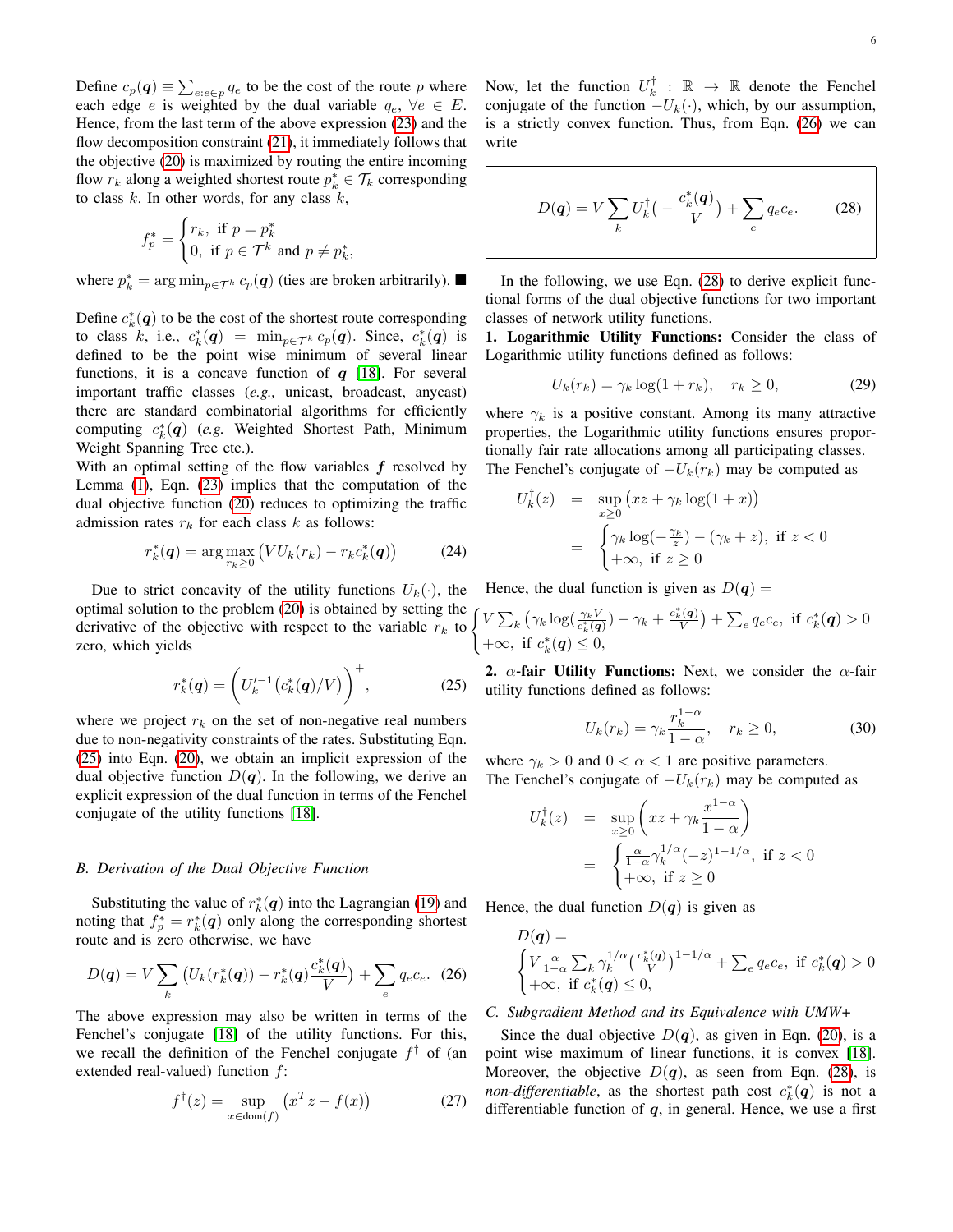order method suitable for non-smooth objectives, known as the *Subgradient Descent* [\[18\]](#page-7-18), to solve the dual problem [\(22\)](#page-4-9). A subgradient  $q \in \partial D(q)$  of the dual function  $D(q)$  may be computed directly from the capacity constraint of the primal problem (Eqn. [\(17\)](#page-4-3)) as follows:

<span id="page-6-2"></span>
$$
g_e(\mathbf{q}) = c_e - A_e(\mathbf{q}), \quad \forall e \in E,\tag{31}
$$

where  $A_e(\mathbf{q}) \equiv \sum_{p: e \in p} f_p^*(\mathbf{q}) = \sum_k r_k^*(\mathbf{q}) \mathbb{1}(e \in p_k^*(\mathbf{q})).$ Finally, we solve the dual problem  $\mathcal{P}^*$  by the dual subgradient method with constant step-size equal to  $\theta > 0$ . This yields the following iteration for the dual variables  $q$ :

<span id="page-6-1"></span>
$$
q_e(t+1) = (q_e(t) + \theta(A_e(\mathbf{q}) - c_e))^+, \quad \forall e \in E. \tag{32}
$$

For the step-size  $\theta = 1$ , the above iteration *corresponds exactly* to the virtual queue dynamics. More precisely, Eqn. [\(8\)](#page-2-2) corresponds to Lemma [1,](#page-4-8) which is concerned with routing along the shortest route in the weighted graph; Eqn. [\(10\)](#page-3-6) corresponds to Eqn. [\(25\)](#page-5-0), which corresponds to the packet admission control, and the virtual queue dynamics in Eqn. [\(4\)](#page-2-0) corresponds to the dual subgradient update of Eqn. [\(32\)](#page-6-1). Moreover, for any constant step-size  $\theta > 0$ , at any step t, the virtual queues  $Q(t)$  under UMW+ are exactly equal to the  $1/\theta$ -scaled versions of the corresponding dual variables  $q(t)$ under the subgradient descent iterations.

*Convergence of the Subgradient Descent:* To establish the convergence of the subgradient iterations, it is useful to add an additional constraint in the primal problem  $P$ , without changing the optimal solution. For this, observe that, for any feasible solution to  $P$ , from the capacity constraint [\(17\)](#page-4-3), we have

$$
\sum_{k} r_k \le \sum_{e} c_e.
$$

With this additional constraint, we conveniently restrict the range of each of the admission control variables  $r_k$ , in the sub-problems [\(24\)](#page-5-3), to  $[0, \sum_{e} c_e]$ . This upper-bounds the rate of flows crossing the edge e to  $A_e(\boldsymbol{q}) \leq |\mathcal{K}| \sum_e c_e \stackrel{\text{def}}{=} \bar{A}_{\text{max}}$ . Hence, the norms of the subgradients  $q(t)$  (from Eqn. [\(31\)](#page-6-2)) are *uniformly* bounded by

$$
||\pmb g(t)||_2^2 \leq \sum_e (c_e^2 + A_e^2(\pmb q(t))) \leq m (c_{\max}^2 + m \bar A_{\max}^2).
$$

We have the following convergence result:

<span id="page-6-3"></span>

Theorem [3](#page-6-3) follows from an application of Proposition 2.2.2 of [\[19\]](#page-7-19). This shows that the utility achieved by the dual algorithm is within an additive gap of  $O(1/V)$  from  $U^*$ .

<span id="page-6-4"></span>

Fig. 1: Network Topologies used for (a) Unicast and (b) Broadcast Simulations

<span id="page-6-5"></span>

Fig. 2: Performance of the UMW+ policy for the Utility Maximization problem (NUM).

## VI. NUMERICAL SIMULATIONS

<span id="page-6-0"></span>In this Section, we provide simulation results to explore the performance of the UMW+ policy in diverse network and traffic settings.

## *A. Unicast Traffic in a Wired Network*

To begin with, we consider the same wired network topol-ogy as in [\[1\]](#page-7-0), with two unicast sources  $s_1, s_2$  and destinations  $t_1, t_2$ , shown in Figure [1](#page-6-4) (a). The capacity of each directed link is taken to be one packet per slot. From the network topology, it can be easily seen that there are two  $s_1 \rightarrow t_1$  paths (*e.g.*,  $1 \rightarrow 4 \rightarrow 5 \rightarrow 6 \rightarrow 8$  and  $1 \rightarrow 7 \rightarrow 8$ ) and one  $s_2 \rightarrow t_2$ path (*e.g.*,  $5 \rightarrow 3 \rightarrow 2$ ), which are *mutually edge disjoint*. Moreover, we also have  $\text{CUT}(\{1, 2, 3, 4, 5, 6, 7\}, \{8\}) = 2$  and  $CUT({ 4, 5, 6, 7, 8}, {1, 2}) = 1$ . This implies that the optimal solution to the NUM problem is attained at  $r_1 = 2, r_2 = 1$  for any non-decreasing utility function.

Next, we run the proposed UMW+ policy with logarithmic utility functions  $U_1(r_1) = \ln(1 + r_1), U_2(r_2) = \ln(1 + r_2)$ . The theoretical optimal utility value, in this case, is easily computed to be  $U^* = \ln(3) + \ln(2) \approx 1.79$ . Figure [2](#page-6-5) (a) shows the achieved utility by the UMW+ policy with the variation of the  $V$  parameter. Figure [2](#page-6-5) (b) shows the variation of the total queue length as a function of  $V$ . These figures clearly demonstrate the the utility-optimality of the UMW+ policy.

Figure [3](#page-7-20) shows the temporal dynamics of the subgradient algorithm for different  $V$  parameters, and two different stepsizes,  $\theta = 1$  and  $\theta = 0.1$ . Note that, any solution to the dual problem gives an upper bound of the primal objective (weak duality). The optimal solution of the dual minimization problem has zero duality gap with the optimal primal solution.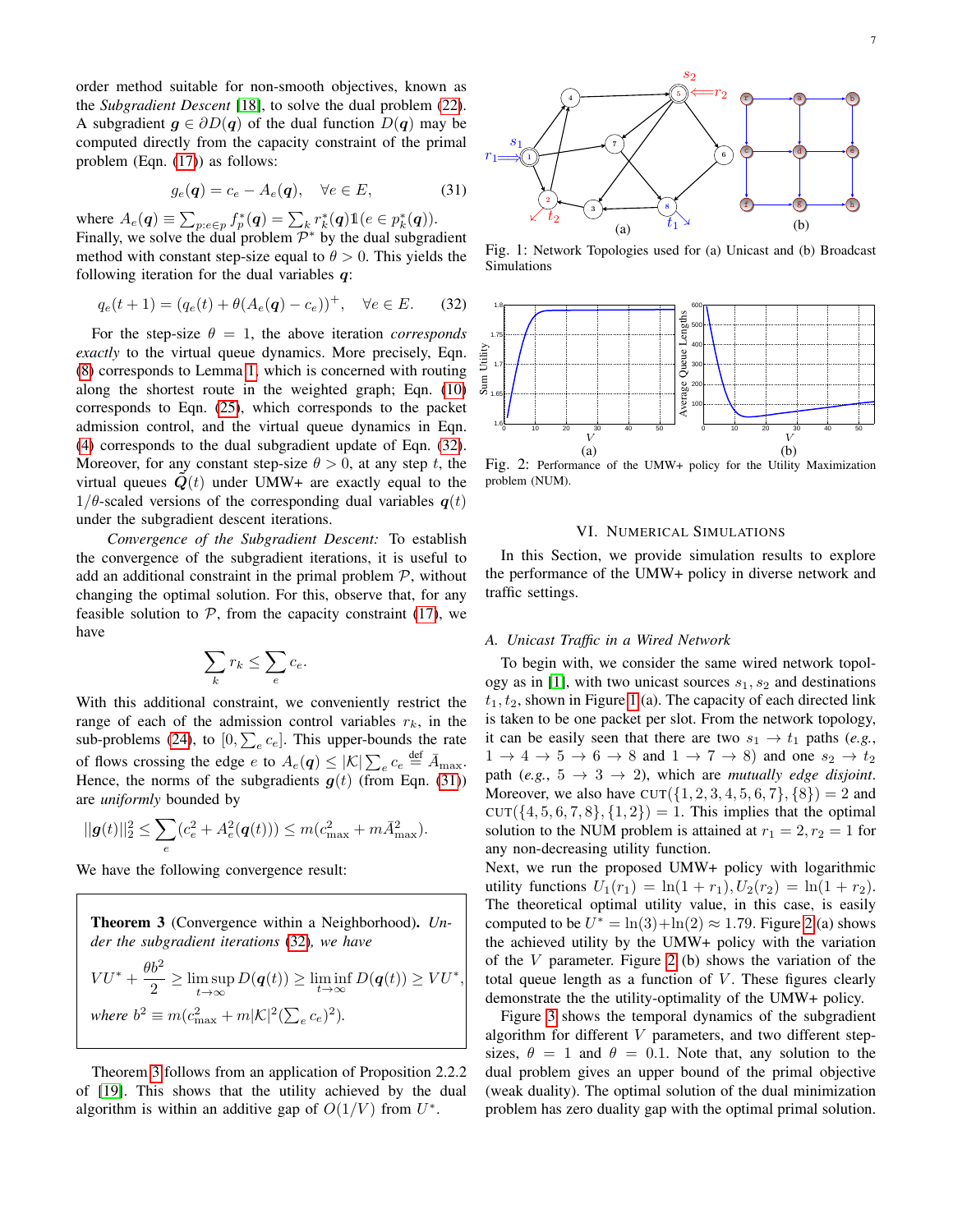<span id="page-7-20"></span>

Fig. 3: Variation of the Dual Objective with time (iterations) under subgradient descent for step-sizes  $\theta = 1$ , and  $\theta = 0.1$ .

<span id="page-7-21"></span>

Fig. 4: Variation of time-averaged Utility and total physical queue lengths with the parameter  $V$  under the UMW+ policy in the broadcast setting for the time-varying grid network in Fig [1](#page-6-4) (b).

It is evident from the plots in Figure [3](#page-7-20) that the speed of convergence increases and the optimality gap decreases with the increase of the parameter  $V$ . This observation is consistent with the statement of Theorem [3,](#page-6-3) which states that the solution obtained by the dual algorithm lies within an additive gap of  $O(1/V)$  from the optimal utility  $U^*$ .

#### *Broadcast Traffic in a Time-varying Wireless Network*

Next, we simulate the UMW+ policy for a time-varying wireless network, shown in Figure [1](#page-6-4) (b). Each wireless link is ON i.i.d. at every slot with probability  $p_{ON}$ . Link activations are limited by primary interference constraints. We use the same logarithmic utility function as before. Under the proposed UMW+ policy, variation of the average utility and average queue lengths with the parameter  $V$  is shown in Figure [4](#page-7-21) (a) and [4](#page-7-21) (b), for three different values of  $p_{ON}$ . As expected, with better average channel conditions (i.e., higher values of  $p_{ON}$ ) higher utility is achieved with smaller in-network queue lengths.

## VII. CONCLUSION

<span id="page-7-11"></span>In this paper, we have proposed the first network control policy, called UMW+, to solve the Utility Maximization Problem with multiple types of concurrent traffic, including unicast, broadcast, multicast, and anycast. The proposed policy effectively exploits the novel idea of *precedence-relaxation* of a multi-hop network. We relate the UMW+ policy to the subgradient iterations of an associated dual problem. The dual objective function of the associated static NUM problem has been characterized in terms of the Fenchel conjugates of the

associated utility function. Finally, illustrative simulation results have been provided for both wired and wireless networks under different input traffic settings.

#### **REFERENCES**

- <span id="page-7-0"></span>[1] A. Sinha and E. Modiano, "Optimal control for generalized networkflow problems," *IEEE/ACM Transactions on Networking*, vol. 26, no. 1, pp. 506–519, Feb 2018.
- <span id="page-7-1"></span>[2] F. P. Kelly, A. K. Maulloo, and D. K. Tan, "Rate control for communication networks: shadow prices, proportional fairness and stability," *Journal of the Operational Research society*, vol. 49, no. 3, pp. 237– 252, 1998.
- <span id="page-7-2"></span>[3] J. W. Lee, R. R. Mazumdar, and N. B. Shroff, "Downlink power allocation for multi-class cdma wireless networks," in *INFOCOM 2002. Twenty-First Annual Joint Conference of the IEEE Computer and Communications Societies. Proceedings. IEEE*, vol. 3. IEEE, 2002, pp. 1480–1489.
- <span id="page-7-3"></span>[4] S. H. Low, "A duality model of tcp and queue management algorithms," *IEEE/ACM Transactions On Networking*, vol. 11, no. 4, pp. 525–536, 2003.
- <span id="page-7-4"></span>[5] M. Chiang, S. H. Low, A. R. Calderbank, and J. C. Doyle, "Layering as optimization decomposition: A mathematical theory of network architectures," *Proceedings of the IEEE*, vol. 95, no. 1, pp. 255–312, 2007.
- <span id="page-7-5"></span>[6] M. J. Neely, E. Modiano, and C.-P. Li, "Fairness and optimal stochastic control for heterogeneous networks," *IEEE/ACM Transactions on Networking (TON)*, vol. 16, no. 2, pp. 396–409, 2008.
- <span id="page-7-6"></span>[7] X. Lin, N. B. Shroff, and R. Srikant, "A tutorial on cross-layer optimization in wireless networks," *IEEE Journal on Selected areas in Communications*, vol. 24, no. 8, pp. 1452–1463, 2006.
- <span id="page-7-7"></span>[8] A. Eryilmaz and R. Srikant, "Fair resource allocation in wireless networks using queue-length-based scheduling and congestion control," *IEEE/ACM Transactions on Networking (TON)*, vol. 15, no. 6, pp. 1333– 1344, 2007.
- <span id="page-7-8"></span>[9] V. Valls and D. J. Leith, "On the relationship between queues and multipliers," in *Communication, Control, and Computing (Allerton), 2014 52nd Annual Allerton Conference on*. IEEE, 2014, pp. 250–255.
- <span id="page-7-9"></span>[10] A. Sinha and E. Modiano, "Throughput-optimal broadcast in wireless networks with point-to-multipoint transmissions," in *Proceedings of the 18th ACM International Symposium on Mobile Ad Hoc Networking and Computing*, ser. Mobihoc '17. New York, NY, USA: ACM, 2017, pp. 3:1–3:10.
- <span id="page-7-10"></span>[11] J. Zhang, A. Sinha, J. Llorca, A. Tulino, and E. Modiano, "Optimal Control of Distributed Computing Networks with Mixed-Cast Traffic Flows," in *Computer Communications (INFOCOM), 2017 IEEE Conference on (to appear)*. IEEE, 2018. [Online]. Available: <http://bit.ly/2BlmaoA>
- <span id="page-7-12"></span>[12] M. J. Neely, "Stochastic network optimization with application to communication and queueing systems," *Synthesis Lectures on Communication Networks*, vol. 3, no. 1, pp. 1–211, 2010.
- <span id="page-7-13"></span>[13] A. Sinha, P. Mani, J. Liu, A. Flavel, and D. A. Maltz, "Distributed load management algorithms in anycast-based cdns," *Comput. Netw.*, vol. 115, no. C, pp. 1–15, Mar. 2017. [Online]. Available: <https://doi.org/10.1016/j.comnet.2017.01.016>
- <span id="page-7-14"></span>[14] J.-H. Hoepman, "Simple distributed weighted matchings," *arXiv preprint cs/0410047*, 2004.
- <span id="page-7-15"></span>[15] L. Kleinrock, "Queueing systems, vol. 1," 1975.
- <span id="page-7-16"></span>[16] D. Gamarnik, "Stability of adaptive and non-adaptive packet routing policies in adversarial queueing networks," in *Proceedings of the thirtyfirst annual ACM symposium on Theory of computing*. ACM, 1999.
- <span id="page-7-17"></span>[17] L. Tassiulas and A. Ephremides, "Stability properties of constrained queueing systems and scheduling policies for maximum throughput in multihop radio networks," *Automatic Control, IEEE Transactions on*, vol. 37, no. 12, pp. 1936–1948, 1992.
- <span id="page-7-18"></span>[18] D. P. Bertsekas, A. Nedich, A. E. Ozdaglar *et al.*, "Convex analysis and optimization," 2003.
- <span id="page-7-19"></span>[19] D. P. Bertsekas and A. Scientific, *Convex optimization algorithms*. Athena Scientific Belmont, 2015.
- <span id="page-7-22"></span>[20] R. Durrett, *Probability: theory and examples*. Cambridge university press, 2010.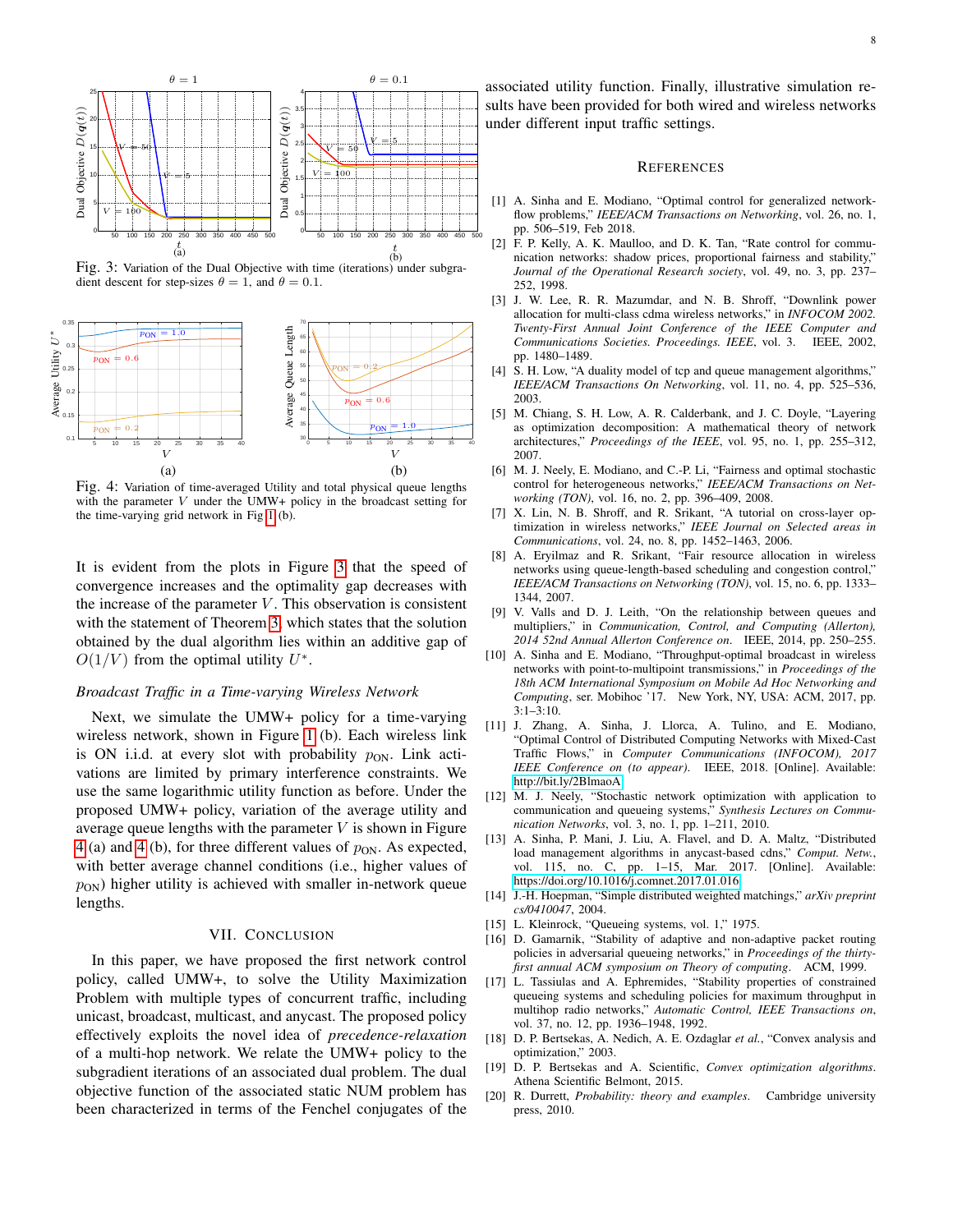## VIII. APPENDIX

## *A. Proof of Optimality of UMW+*

*Proof.* It is well-known that (Theorem 4.5 of [\[12\]](#page-7-12)), for arbitrarily small  $\epsilon > 0$ , there exists a stationary randomized policy RAND, which takes randomized actions (packet admission, routing and link scheduling) based only on the current realization of the network state  $\sigma(t)^5$  $\sigma(t)^5$ , and achieves near-optimal performance:

<span id="page-8-1"></span>
$$
\mathbb{E}\sum_{k}U_{k}\big(A_{k}^{\text{RAND}}(t)\big) \geq U^* - \epsilon \qquad (33)
$$

$$
\mathbb{E}(\tilde{A}_e^{\text{RAND}}(t) - c_e \mu_e^{\text{RAND}}(t)\sigma_e(t)) \le \epsilon, \ \forall e \in E, \ (34)
$$

where the expectations are taken over the randomness of the network configuration process  $\{\sigma(t)\}_{t\geq0}$  and the randomized actions of the policy RAND.

Combining Eqns. [\(7\)](#page-2-1) with the objective  $(*)$ , under the action of the UMW+ policy, we have

$$
\Delta(\tilde{Q}(t), \sigma(t)) - V \sum_{k} U_{k}(A^{k}(t)) \le
$$
\n
$$
B + 2\mathbb{E}\Bigg(\sum_{k} (A^{k})^{\text{UMW+}}(t)\big(\sum_{e} \tilde{Q}_{e}(t)\mathbb{1}(e \in (T^{k})^{\text{UMW+}}(t))\big)
$$
\n
$$
|\tilde{Q}(t), \sigma(t)\Bigg) - 2\mathbb{E}\Bigg(\sum_{e} \tilde{Q}_{e}(t)\mu_{e}^{\text{UMW+}}(t)c_{e}\sigma_{e}(t)|\tilde{Q}(t),
$$
\n
$$
\sigma(t)\Bigg) - V \sum_{k} U_{k}((A^{k})^{\text{UMW+}}(t)) \stackrel{\text{(a)}}{\le}
$$
\n
$$
B + 2\mathbb{E}\Bigg(\sum_{k} (A^{k})^{\text{RAND}}(t)\big(\sum_{e} \tilde{Q}_{e}(t)\mathbb{1}(e \in (T^{k})^{\text{RAND}}(t))\big)
$$
\n
$$
|\tilde{Q}(t), \sigma(t)\Bigg) - 2\mathbb{E}\Bigg(\sum_{e} \tilde{Q}_{e}(t)\mu_{e}^{\text{RAND}}(t)c_{e}\sigma_{e}(t)|\tilde{Q}(t),
$$
\n
$$
\sigma(t)\Bigg) - V\mathbb{E}\Bigg(\sum_{k} U_{k}((A^{k})^{\text{RAND}}(t))|\tilde{Q}(t), \sigma(t)\Bigg),
$$

where the inequality (a) follows from the construction of the UMW+ policy in Section [III,](#page-1-1) which is defined to be minimizing the upper-bound of the conditional drift plus penalty, given in the objective (∗). Rearranging the RHS of the above equation, and recalling that the actions of the  $\pi^{\text{RAND}}$ policy are *independent* of the virtual queue lengths  $\tilde{Q}(t)$ , we have

<span id="page-8-0"></span>
$$
\Delta(\tilde{Q}(t), \sigma(t)) - V \sum_{k} U_{k}(A^{k}(t)) \leq B + 2 \sum_{e} \left( \tilde{Q}_{e}(t) \mathbb{E}(\tilde{A}_{e}^{RAND}(t) - \mu_{e}^{RAND}(t)c_{e}\sigma_{e}(t)) | \sigma(t) \right) - V \mathbb{E} \left( \sum_{k} U_{k}((A^{k})^{RAND}(t)) | \sigma(t) \right)
$$
\n(35)

Taking expectations of the inequality [\(35\)](#page-8-0) throughout w.r.t. the random network state process  $\{\sigma(t)\}_{t>0}$ , we have

$$
\Delta(\tilde{Q}(t)) - V \mathbb{E}\left(\sum_{k} U_k(A^k(t)) | \tilde{Q}(t)\right) \leq B + 2 \sum_{e} \left(\tilde{Q}_e(t) \mathbb{E}(\tilde{A}_e^{\text{RAND}}(t) - \mu_e^{\text{RAND}}(t)c_e \sigma_e(t))\right) - V \mathbb{E}\left(\sum_{k} U_k((A^k)^{\text{RAND}}(t))\right)
$$

Now using the properties of the  $\pi^{\text{RAND}}$  policy from Eqns. [\(33\)](#page-8-1) and [\(34\)](#page-8-1), we have

$$
\Delta(\tilde{Q}(t)) - V \mathbb{E}\left(\sum_{k} U_k(A^k(t)) | \tilde{Q}(t)\right) \leq B +
$$
  

$$
2\epsilon \sum_{e} \tilde{Q}_e(t) - V U^* + V \epsilon
$$

Since the above equation holds for arbitrarily small  $\epsilon > 0$ , taking  $\epsilon \to 0$ , we have the bound

$$
\Delta(\tilde{Q}(t)) - V \mathbb{E}\left(\sum_{k} U_k(A^k(t)) | \tilde{Q}(t)\right) \leq B - V U^*.
$$

Taking expectation of the above inequality w.r.t. the Virtual Queue length process  $\{\vec{Q}(t)\}_{t\geq 0}$ , we have

<span id="page-8-2"></span>
$$
\left(\mathbb{E}L(\tilde{\boldsymbol{Q}}(t+1)) - \mathbb{E}L(\tilde{\boldsymbol{Q}}(t))\right) - V \mathbb{E}\left(\sum_{k} U_{k}(A^{k}(t))\right)
$$
  
 
$$
\leq B - VU^{*}.
$$
 (36)

Adding up the inequalities in Eqn. [\(36\)](#page-8-2) corresponding to the time  $t = 0, \ldots T - 1$ , telescoping the LHS, and dividing both sides by  $T$ , we obtain the following performance guarantee under the action of the UMW+ policy:

<span id="page-8-3"></span>
$$
\frac{1}{T} \mathbb{E}L(\tilde{Q}(T)) \leq B + \frac{1}{T} \mathbb{E}L(\tilde{Q}(0)) + V\left(\frac{1}{T} \sum_{t=1}^{T} \mathbb{E}\left(\sum_{k} U_k(A^k(t))\right) - U^*\right) \tag{37}
$$

Since,  $U^*$  is the optimal utility achievable by any feasible policy  $\pi \in \Pi$ , we have

<span id="page-8-4"></span>
$$
\limsup_{T \to \infty} \frac{1}{T} \sum_{t=1}^{T} \mathbb{E} \left( \sum_{k} U_k(A^k(t)) \right)
$$
\n
$$
\leq \limsup_{T \to \infty} \mathbb{E} \left( \sum_{k} U_k(\frac{1}{T} \sum_{t=1}^{T} A^k(t)) \right) \leq U^*,
$$

where the inequality (a) follows by Jensen's inequality applied to the concave functions  $U_k(\cdot), \forall k$ .

Taking limits of both sides of the inequality [\(37\)](#page-8-3) and using [\(38\)](#page-8-4), we conclude that

$$
\limsup_{T \to \infty} \frac{1}{T} \mathbb{E}L(\tilde{Q}(T)) \le B
$$

<sup>5</sup>This class of policies have been referred to as the  $\omega$ -only policies in [\[12\]](#page-7-12).